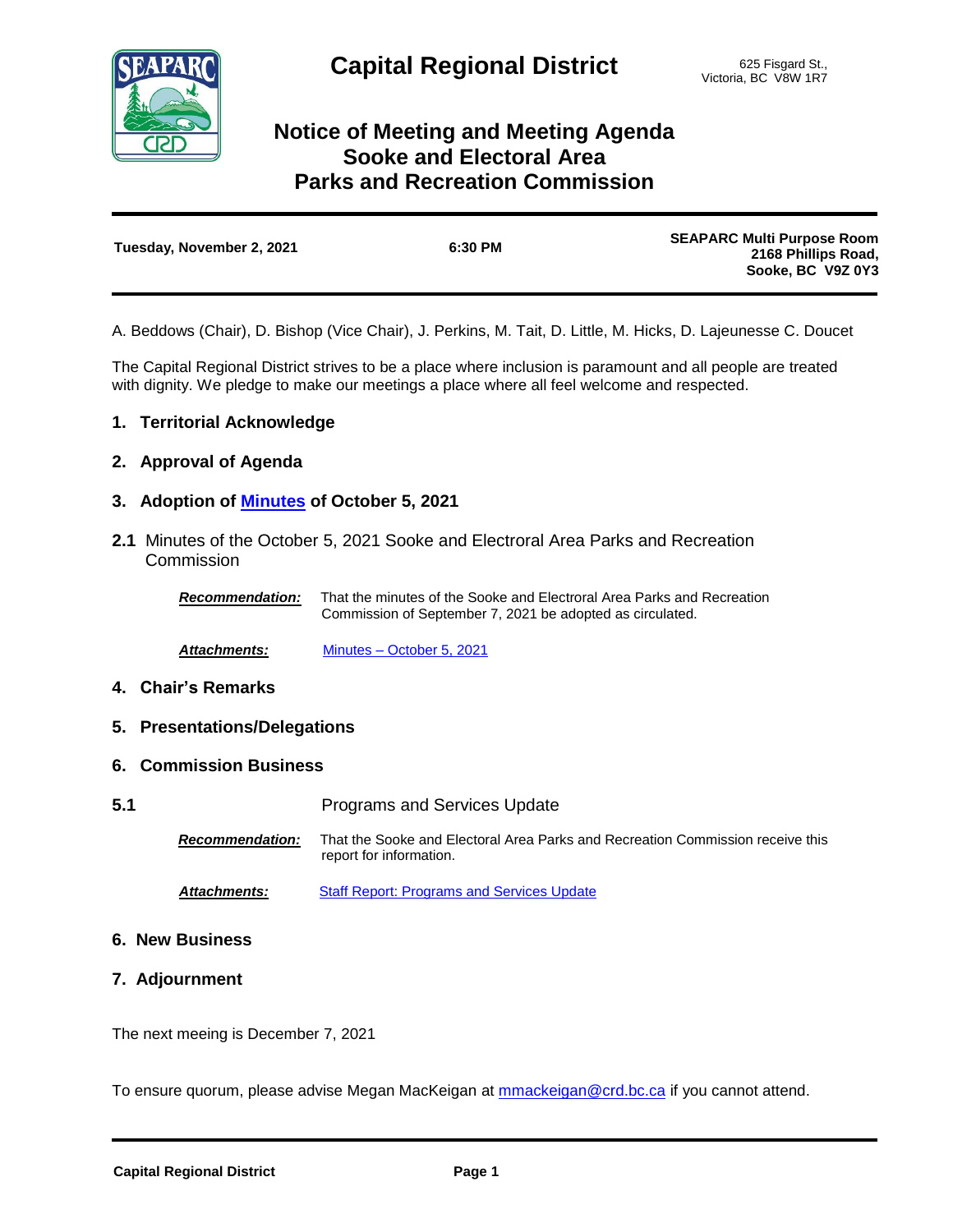(This page is deliberately blank)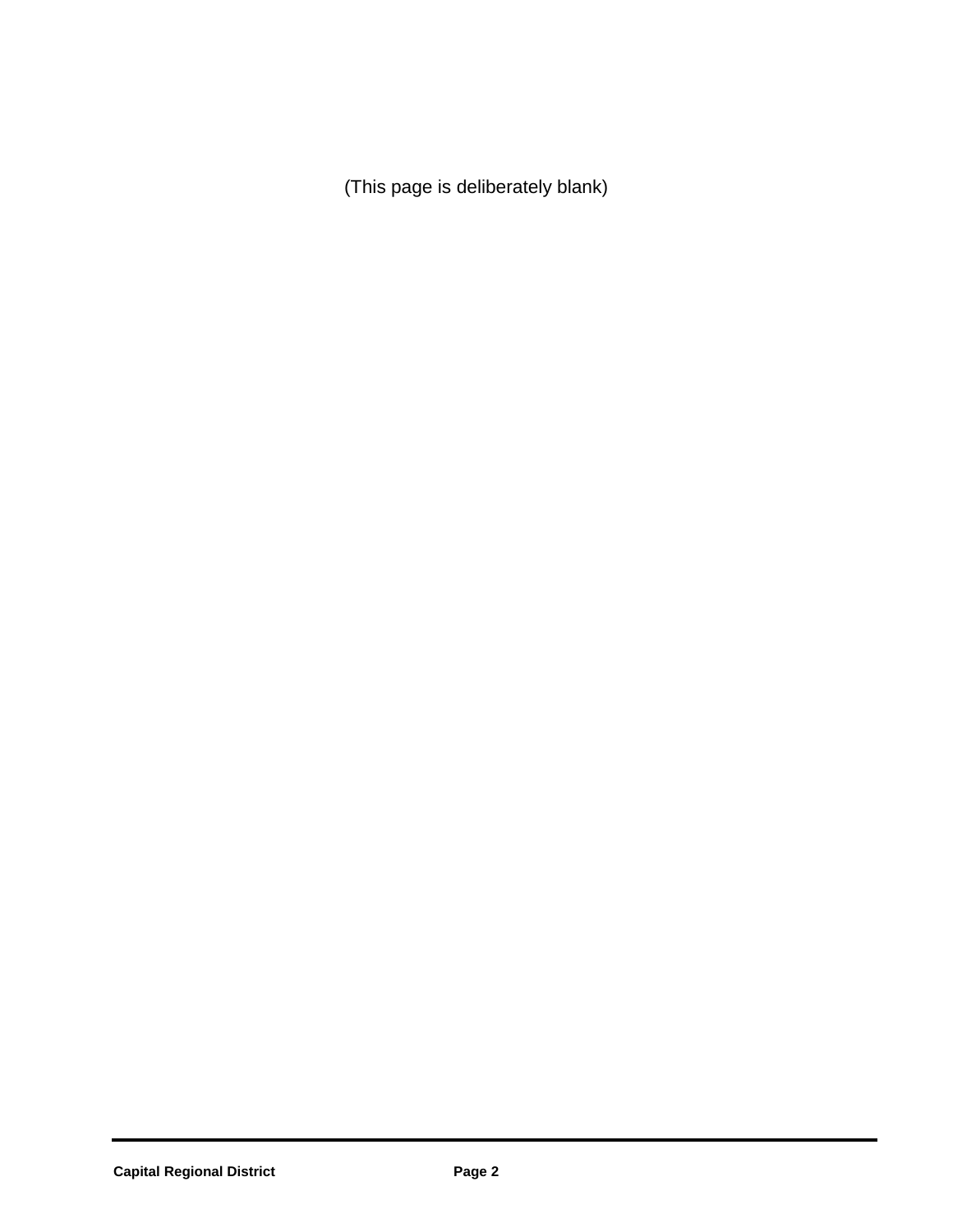

# **Sooke and Electoral Area Parks and Recreation Commission**

| Tuesday, October 5, 2021 | 6:30 PM | <b>SEAPARC Board Room</b><br>2168 Phillips Road, |
|--------------------------|---------|--------------------------------------------------|
|                          |         | Sooke, BC V9Z 0Y3                                |

PRESENT:

A. Beddows (Chair), D. Bishop (Vice Chair), M. Tait (EP), J. Perkins (EP), D. Little (EP), M. Hicks (EP), D. Lajeunesse (EP)

Staff: K. Bryde, Senior Manager; M. Medland, Senior Financial Advisor; C. Hoglund, Manager, Program Services; N. Kerk-Hecker (Recorder)

EP – Electronic Participation

The meeting was called to order at 6:36 pm

#### **1. APPROVAL OF THE AGENDA**

**MOVED by Commissioner Tait, SECONDED by Vice-Chair Bishop That the agenda be approved with the amendment of: - Item 5.2 to be presented at the beginning of the meeting before Item 3. CARRIED**

#### **2. ADOPTION OF MINUTES**

**2.1.** Minutes of the September 7, 2021 Sooke Electoral Area Parks and Recreation Commission

> **MOVED by Commissioner Hicks, SECONDED by Commissioner Tait That the minutes of the Sooke Electoral Area Parks and Recreation Commission meeting of September 7, 2021 be adopted as circulated. CARRIED**

#### **5. COMMISSION BUSINESS**

**5.2.** 2022-2026 Budget Review and Approval Process

K. Bryde provided an overview of the report including a PowerPoint presentation on the 2022 budget.

Discussion ensued regarding:

- Capital Reserve Fund
- Facility Rental Revenue
- Requisition (2022 & 2023)
- Planned Capital Expenditures
- Maintenance budget
- Populations estimates
- COVID-19 effects on budgeting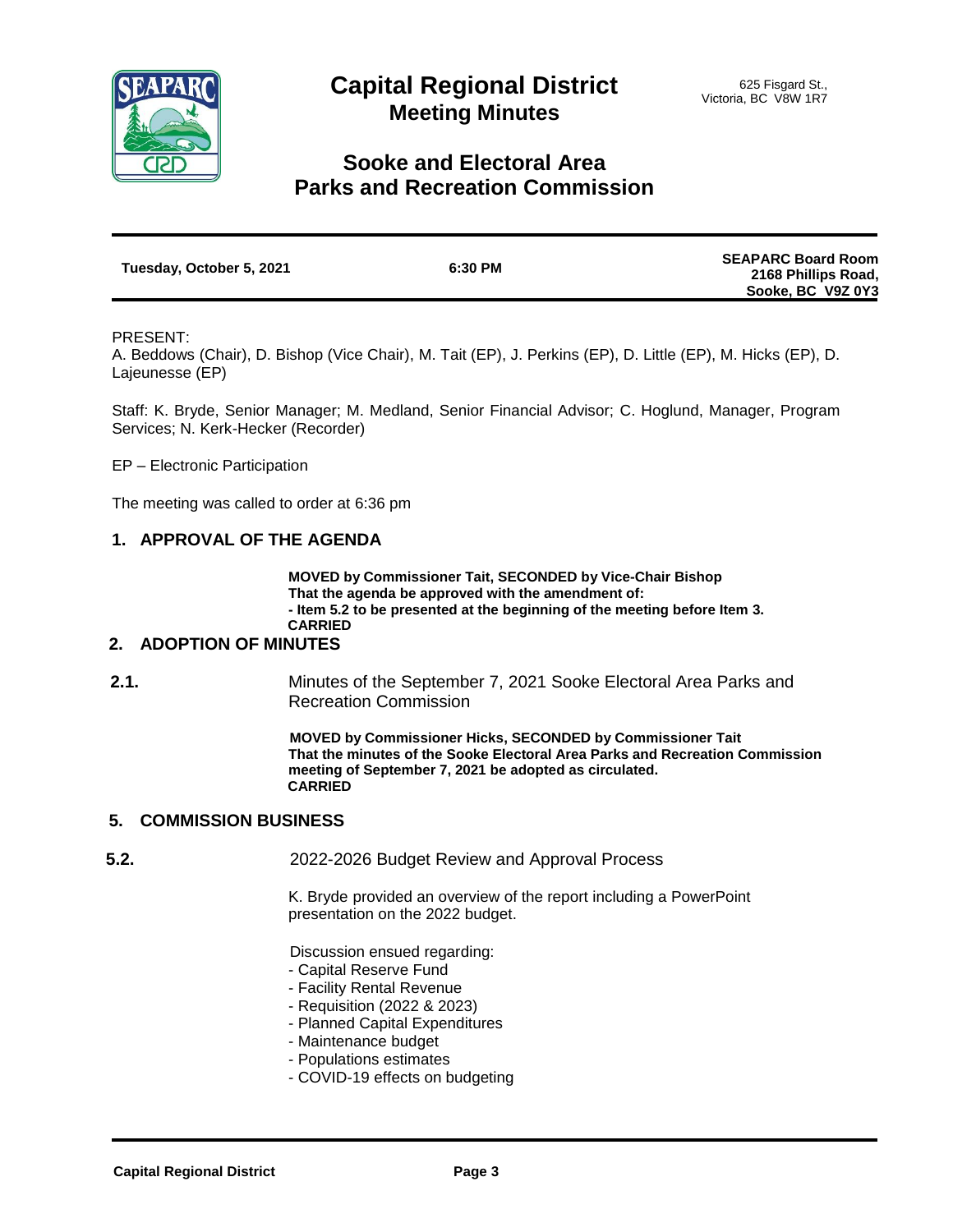- Asset profile listing of Tennis courts as part of SEAPARC, will be amended as part of Juan de Fuca and no longer part of SEAPARC.

**MOVED by Commissioner Tait, SECONDED by Vice-Chair Bishop**

**The Sooke Electoral Area Parks and Recreation Commission recommends to the Capital Regional District Board:**

**That the attached** *2022-2026 Budget* **be approved as presented. CARRIED**

#### **3. CHAIR'S REMARKS**

The Chair mentioned the COVID-19 Pandemic situation and its effect on the public.

#### **4. PRESENTATIONS/DELEGATIONS:**

There were no presentations or delegations.

#### **5. COMMISSION BUSINESS**

 **5.1.** 2022 Service Planning – Recreation

K. Bryde provided an overview of the report.

Discussion ensued regarding:

- Emerging recreational trends
- COVID-19 Pandemic effects on recreation
- Recruitment of Aquatic Staff

**MOVED by Commissioner Tait, SECONDED by Commissioner Perkins, The Sooke & Electoral Area Parks & Recreation Commission recommends the Committee of the Whole recommend to the Capital Regional District Board:**

**That the** *Appendix A, Community Need Summary – Recreation* **be approved as presented and form the basis of the 2022-2026 Financial Plan. CARRIED**

Commissioner Little joined the meeting at 7:17 pm.

 **5.3.** Programs and Services Update

K. Bryde provided an overview of the report.

Discussion ensued regarding:

- Throup Road construction
- Parking options
- Gym access (24HR)

**MOVED by Vice Chair Bishop, SECONDED by Commissioner Little, That the Sooke and Electoral Area Parks and Recreation Commission receive this report for information. CARRIED**

#### **6. NEW BUSINESS:**

Business case to be conducted regarding feasibility of operating the gym as a 24 hours facility.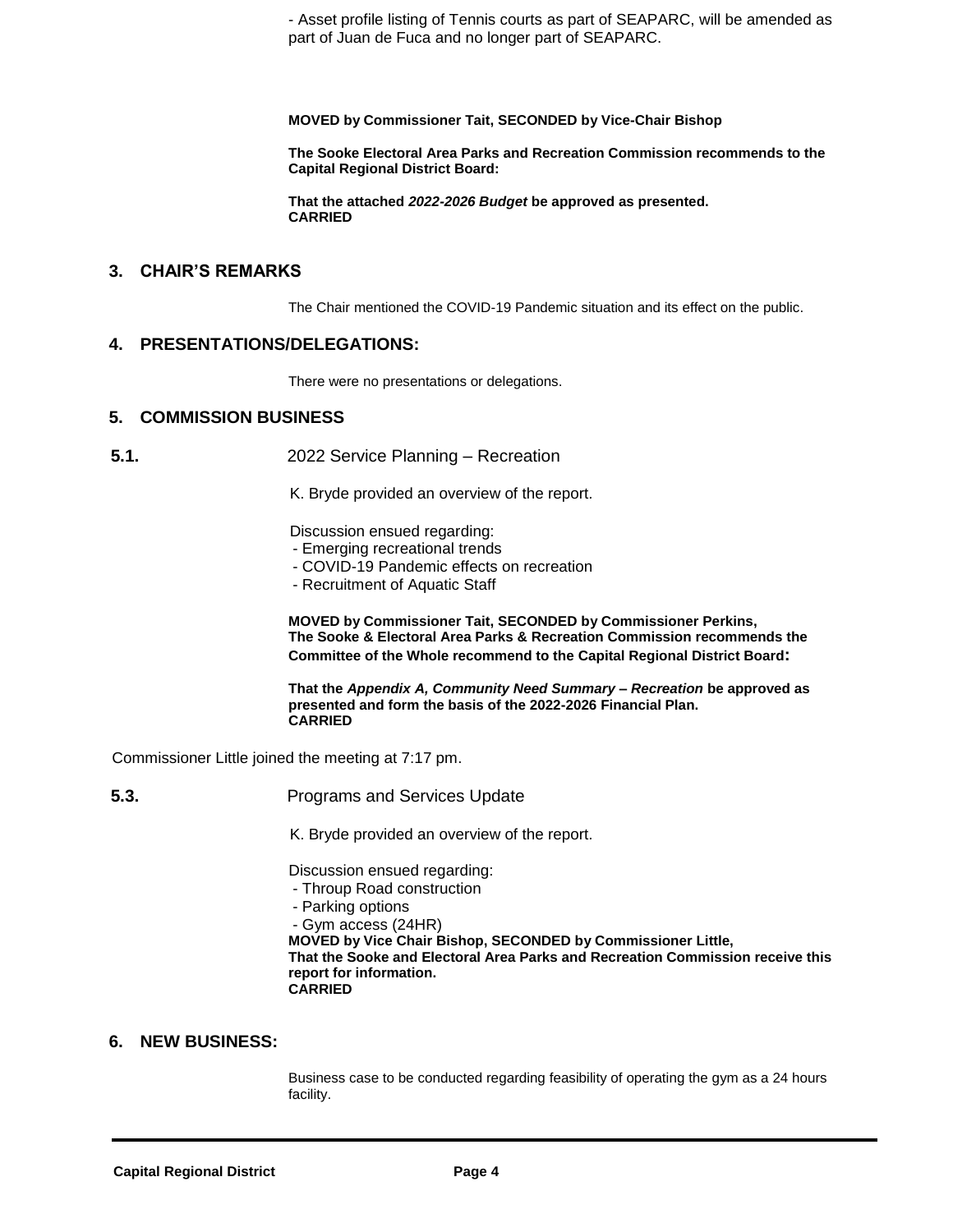## **7. ADJOURNMENT**

**MOVED by Vice Chair Bishop, SECONDED by Commissioner Tait,**

**That the October 5, 2021 meeting of the Sooke and Electoral Area Parks and Recreation Commission be adjourned at 7:38pm. CARRIED**

CHAIR

CERTIFIED CORRECT:

\_\_\_\_\_\_\_\_\_\_\_\_\_\_\_\_\_\_\_\_\_\_\_\_\_\_\_\_\_\_\_\_\_\_\_\_\_\_

\_\_\_\_\_\_\_\_\_\_\_\_\_\_\_\_\_\_\_\_\_\_\_\_\_\_\_\_\_\_\_\_\_\_\_\_\_\_

RECORDER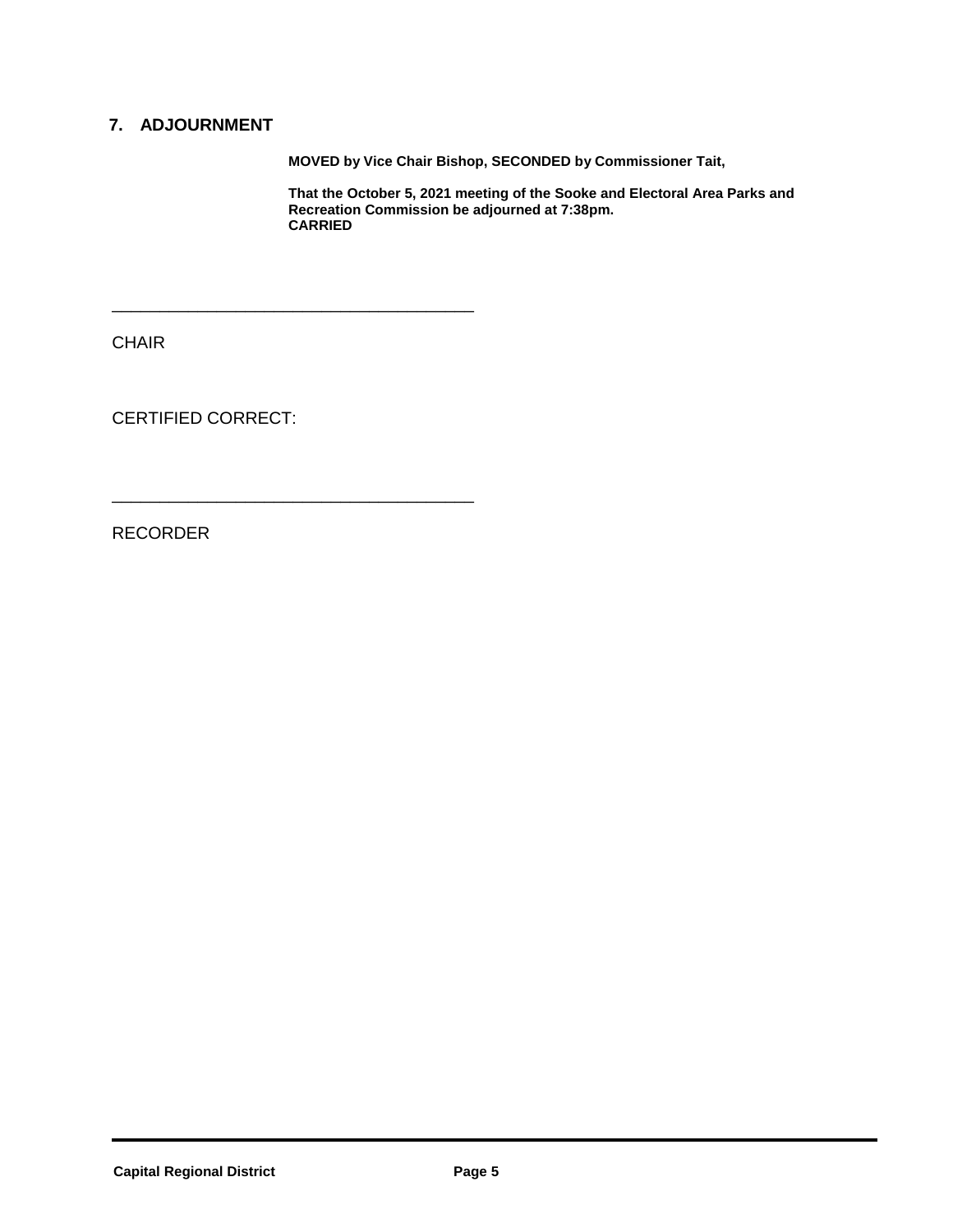<span id="page-5-0"></span>

## **[REPORT](#page-5-0) TO SOOKE ELECTORAL AREA PARKS AND RECREATION COMMISSION MEETING OF TUESDAY, NOVEMBER 02, 2021**

## <span id="page-5-1"></span>**[SUBJECT](#page-5-1) Programs and Services COVID-19 Update**

### <span id="page-5-2"></span>**[ISSUE SUMMARY](#page-5-2)**

To provide the Commission with an update on SEAPARC programs and services.

#### <span id="page-5-3"></span>**[BACKGROUND](#page-5-3)**

Overall, the patrons are responding well to the proof of vaccination restrictions and continue to participate in the programs and services offered.

As of October 24, proof of vaccination (two doses) is required for select activities, until January 31, 2022, and is subject to extensions. Membership patrons can choose to provide consent to have their fully vaccinated status attached to their card as a self-serve option for quicker access. Staff have implemented plans to manage this service to ensure compliance and minimize impact on staff and patrons.

Masks for 5 years old and up are mandatory in indoor public places, and while in common areas including hallways, washrooms and change rooms. Masks are not required while participating in a physical activity.

The CRD will implement a vaccine mandate for all employees, volunteers and contractors effective December 13, 2021 to align corporate policy with the Provincial Health Officer orders to further protect staff and members of the public.

#### **Aquatics**

Pool hours and swim options increased in October. The current schedule will remain in effect for the remainder of the year while additional staff are recruited. Capacity limits will continue to increase, where possible. The pool is currently open 71.5 hours/week. Prior to the pandemic, the pool operated 96 hours/week.

Private rentals are now accepted, and school groups are booking swims, as well. A new addition to the schedule this season is late night Teen Swims, which are scheduled once per month throughout the fall and winter.

#### **Community Recreation**

Community recreation programs, including drop-in pickleball, art and pro-d camps, educational, sport and leadership programs, are now running. Most programs take place at SEAPARC, with some located at local schools. The Licensed Preschool program remains on hold due to staff recruitment challenges.

#### **Fitness**

Over 25 group fitness programs started in October. In addition, group weight room orientations and personal training sessions are running. The weight room is open 87 hours/week. Staff will continue to monitor use and respond to public interest for access, where applicable.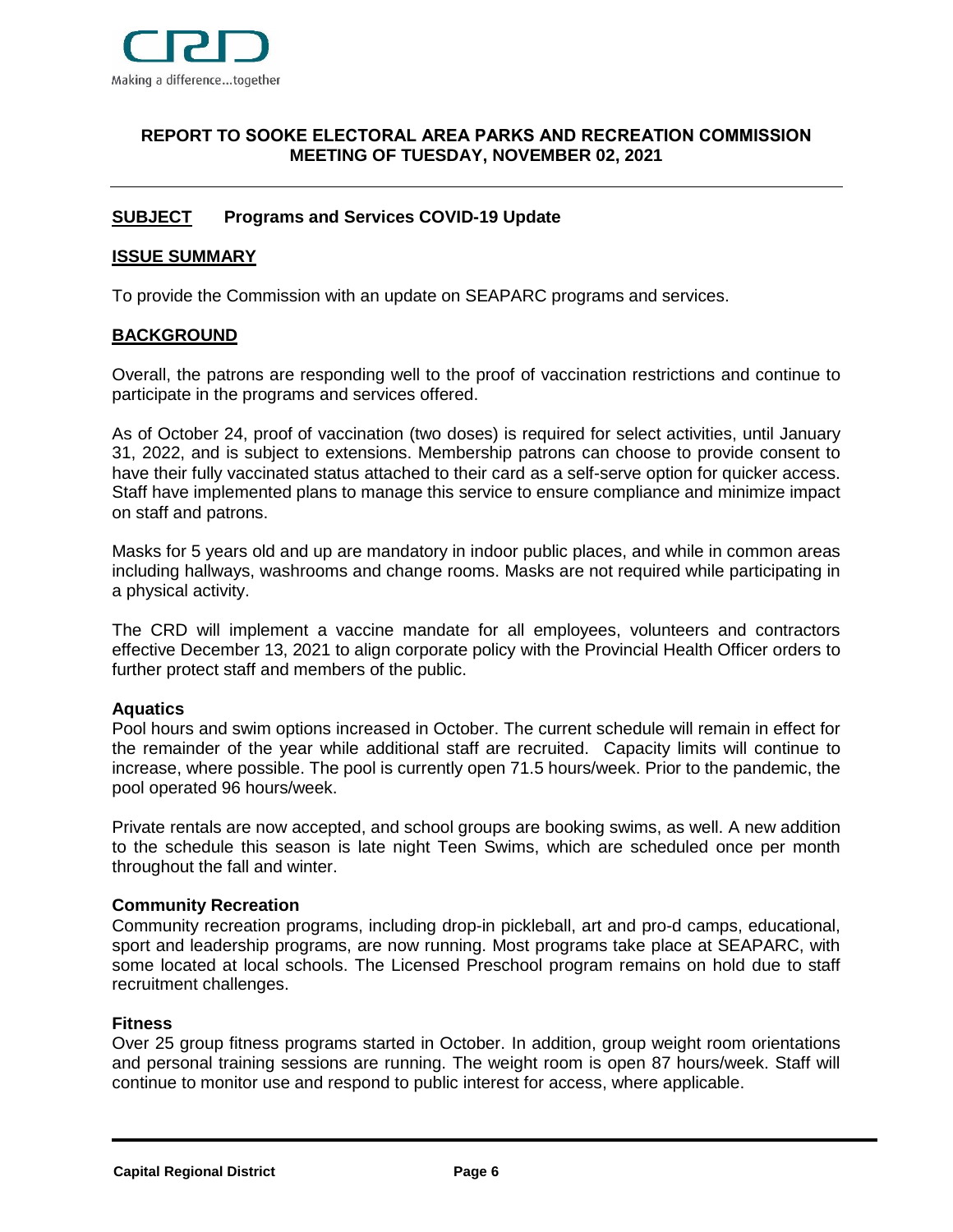## **Arena**

Capacity limits have been increased. There are currently 7.25 hours per week dedicated to public access, in addition to group lessons. Staff continue to adjust procedures for managing traffic flow in this area.

## **Golf Course**

Staff are beginning to winterize the course in preparation for closure on November 15. Reception staff working on-site have been reduced to peak hours to ensure financial responsibility.

## <span id="page-6-0"></span>**Throup Road Connection Update**

The District of Sooke and SEAPARC continue to discuss operational implications of the construction and options to minimize impacts to SEAPARC.

#### 1. **Sport Box Update**

The District of Sooke and SEAPARC continue to discuss construction status and operational implementation of the sport box.

## **Youth Member**

Staff are working with EMCS to engage a new Youth Commission member for the current term.

## **IMPLICATIONS**

#### *Social Implications*

The benefits of recreation are far reaching and are essential to a healthy community. Despite the reduction in services during the COVID-19 Pandemic, SEAPARC continues to provide and expand programs and activities that provide participants opportunities to be active within their community.

## *Financial Implications*

The Provincial Health Order regulations and reduced facility availability impact service delivery. Fitness programs that were previously impacted were re-introduced in October. Staff shortages have impacted the ability to offer some services and programs. Staff continue to monitor and adapt services to ensure fiscal responsibility.

### *Service Delivery Implications*

Staff continue to adjust service delivery to meet Provincial Health Order restrictions. As the health orders adjust, staff will adapt services accordingly to continue to provide a safe, quality experience.

## **[CONCLUSION](#page-6-0)**

Staff continue to modify services to ensure operations are working within the current health restrictions and changing regulations to offer core program services throughout the pandemic. Services continue to increase to meet the needs of the community, while operating safely.